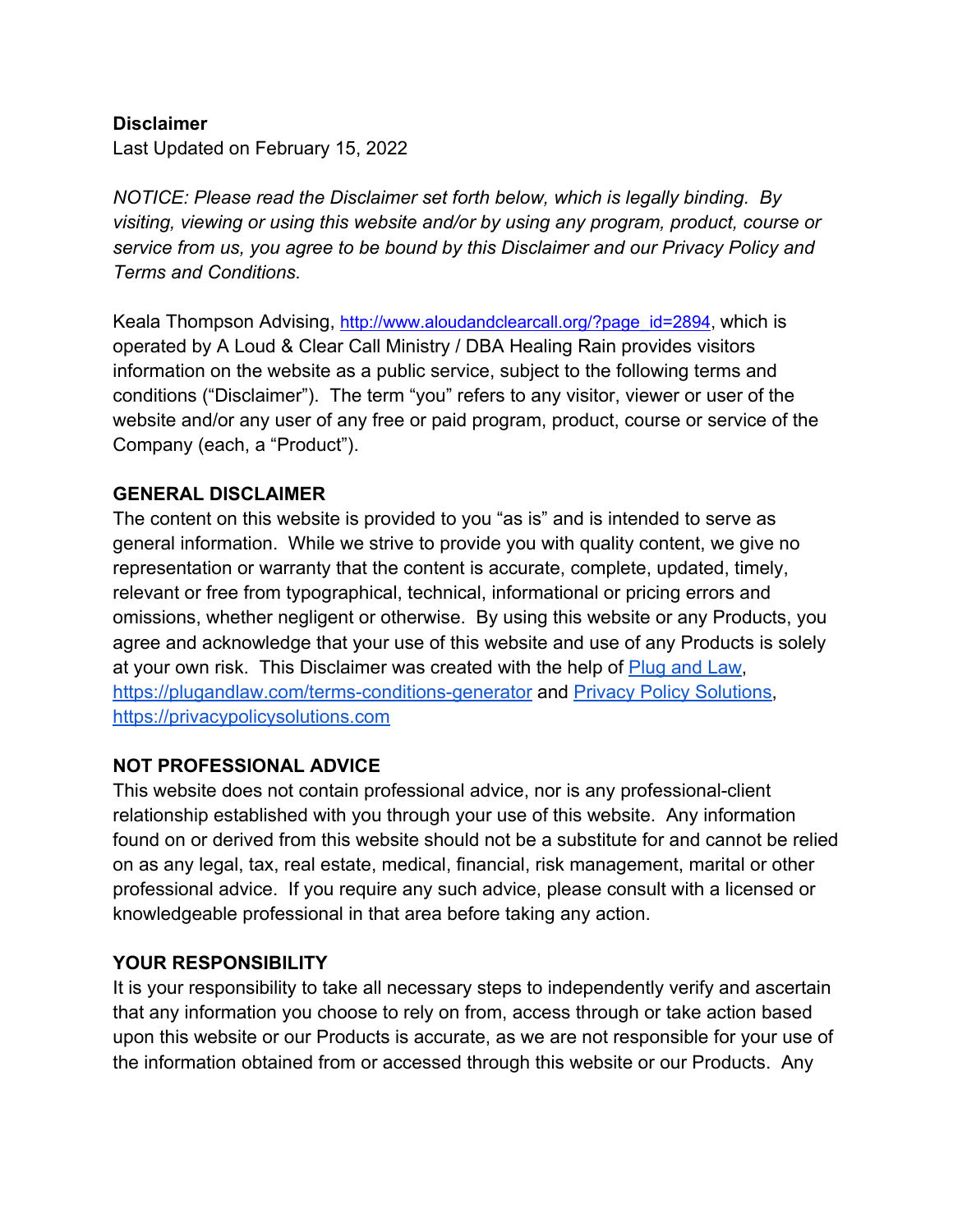views expressed on this website are solely the personal views of the author and do not necessarily reflect the views of the Company.

## **EARNINGS DISCLAIMER**

While we may, on this website, through any of our Products or in our communications, reference certain results or outcomes, you agree and acknowledge that information about these results or outcomes are received from third parties and we have no control over the accuracy of such statements, nor is there any guarantee that you can achieve the same results or outcomes. You agree and acknowledge that these results are not guaranteed or typical in any way and that individual outcomes may vary. Please do not rely on these results or outcomes in using the website or purchasing any Products.

## **THIRD PARTY LINKS**

Our website may contain links to third party websites, for example, through hyperlinks we provide or through banners or advertisements, solely as a convenience to you. However, we are not responsible for any content found on or accessed through any links to third party websites. Any links to third party websites we provide do not serve as endorsements by us for the third party website or any of the products or services you may find on such website. We have no control over third parties and assume no responsibility for any third party websites or any of the products or services you may find on such websites, even if you access a third party website through a link on this website. If you choose to access a third party website, it is solely at your own risk.

## **TESTIMONIALS DISCLAIMER**

This website may contain testimonials by users of our Products. Each testimonial reflects solely the personal view, opinion or experience of the individual providing the testimonial and does not reflect our views or opinions. You should not rely on any testimonial as indicative of a certain result or outcome. We do not claim, nor should you assume that your use of our Products will lead to the same result or outcome. We also do not independently verify, nor can we guarantee the accuracy of any information provided in such testimonials.

Except for correcting spelling and grammatical errors, each testimonial appears verbatim as we have received it. We do not pay or provide any form of compensation to individuals for providing testimonials.

#### **FAIR USE DISCLAIMER**

We may use copyrighted material on our website without specific authorization. In these instances, we do so because we believe such use constitutes fair use of any such copyrighted material under Section 107 of the United States copyright law.